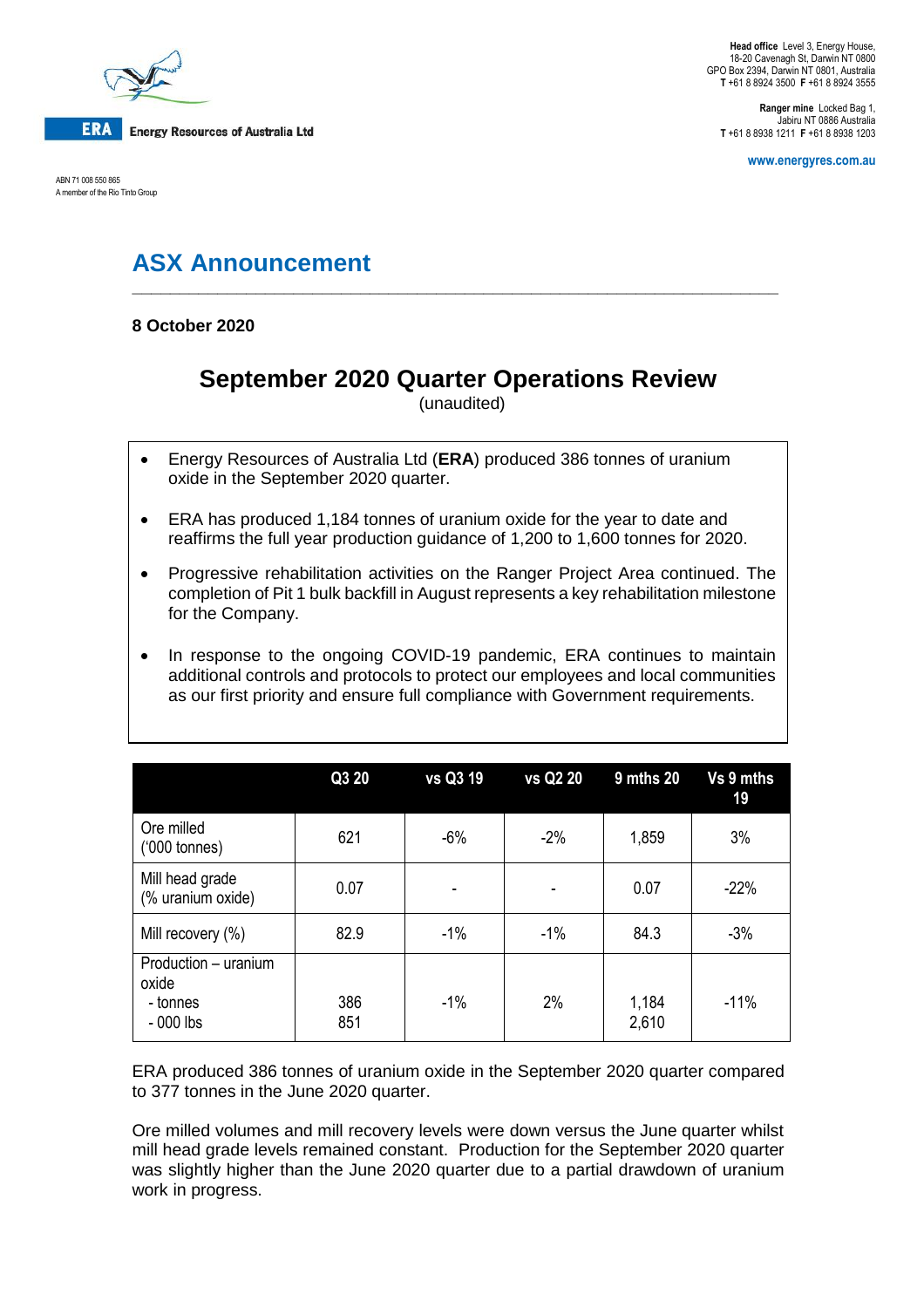

In accordance with the Company's mine plan, continued uranium production is based on the processing of primary ore stockpiles, applying a declining grade strategy. ERA has sufficient stockpiled material on the Run of Mine pad to allow production to be completed inline with the current Ranger Authority requirement to cease processing by 8 January 2021.

Processing operations at Ranger are continuing and there is no change in the Company's production guidance for 2020 of 1,200 to 1,600 tonnes of uranium oxide.

In response to the ongoing COVID-19 pandemic, ERA continues to maintain controls and protocols in accordance with the Company's COVID-19 Management Plan to protect our employees and local communities as our first priority and ensure full compliance with Government requirements.

ERA is monitoring all COVID-19 developments and will provide further updates to the extent there is any material impact on Ranger operations.

#### **RANGER REHABILITATION**

Progressive rehabilitation of the Ranger Project Area continued during the quarter. The completion of Pit 1 backfill occurred in August, and represents a significant milestone. Planning for Pit 1 revegetation work is well advanced.

In addition, the ongoing transfer of tailings from the Tailings Storage Facility (TSF) to Pit 3 is continuing with bulk dredging works forecast to be complete in January 2021.

ERA continues to monitor the rate of tailings consolidation in Pit 3 compared to the consolidation model assumed for the purposes of the rehabilitation feasibility study. Cone Penetration Testing (to assess the extent of tailings consolidation) is due to be completed through the second half of 2020.

## **EXPLORATION AND EVALUATION**

No evaluation or exploration expenditure was incurred for the September 2020 quarter, in line with the June 2020 quarter.

The Ranger 3 Deeps Exploration Decline remains under care and maintenance.

This announcement is authorised by the Disclosure Committee.